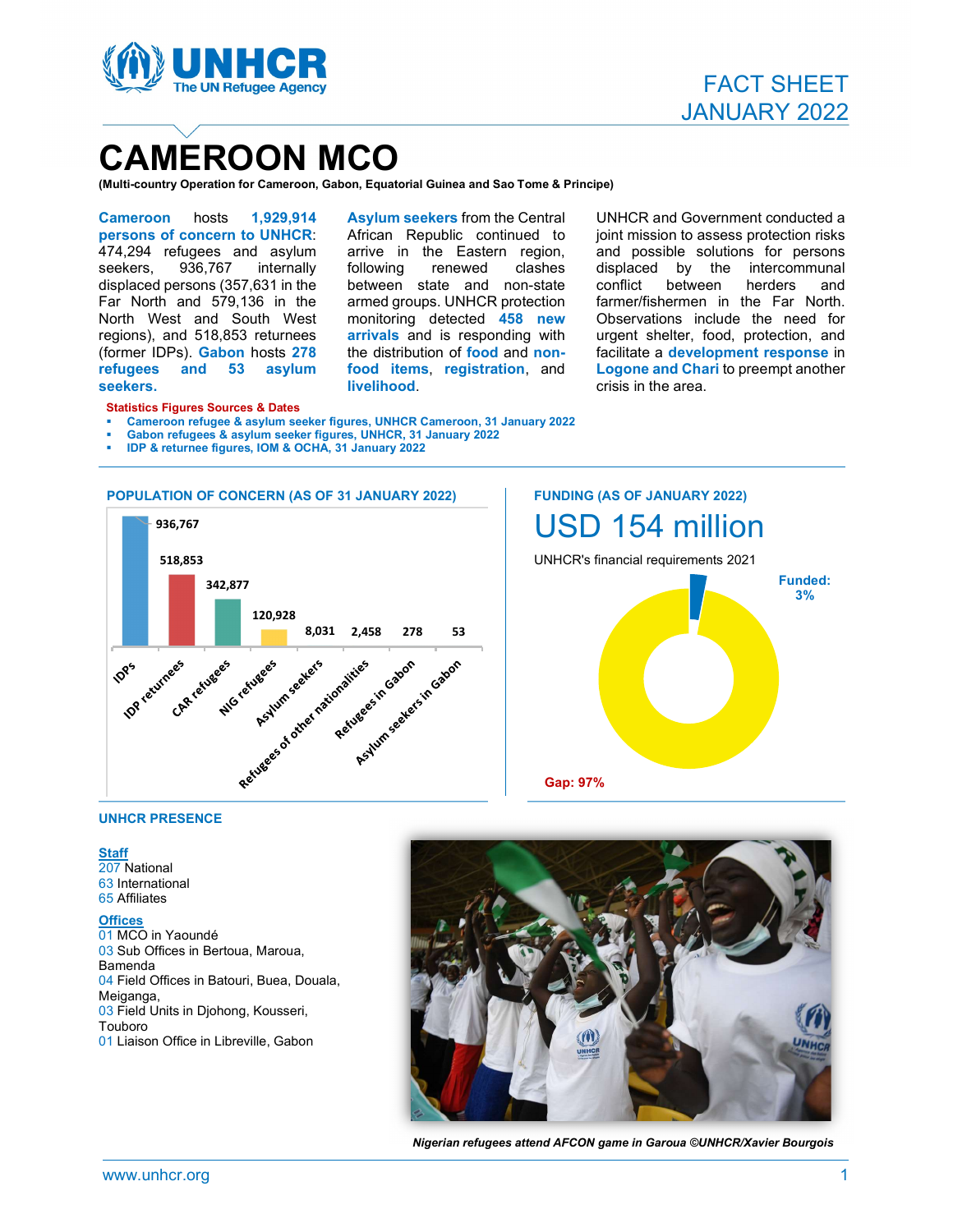

## Working with Partners

- UNHCR, UNDSS, OCHA, UNHCR, WHO, WFP, IOM, and UNFPA carried out a joint assessment of informal IDP settlements in Waza, Bogo and Pette in the Far North, hosting forcibly displaced persons from the inter-communal conflict between herders and farmers/fishermen that began in Logone Birni and spread to Logone and Chari and Mayo Danay divisions. The results of the mission will inform the multi-partner response, in line with the IASC cluster approach.
- The UNHCR-led protection cluster conducted a needs assessment in Logone and Chari, surveying approximately 6,700 internally displaced persons. The results of the assessment, validated by humanitarian and governmental partners, indicate child protection, GBV, and loss of civil and civil status documentation as the most pressing protection risks.
- UNHCR, as member of the Humanitarian-Development-Peace (HDP) Nexus Taskforce, is advocating for the implementation of the Nexus approach from the very onset of the response to the Logone Birni crisis. The implementation of Nexus sensitive programs should prioritise: (1) Access to water and land reform; (2) Facilitating the shelter rehabilitation and food security for the coming months to support the return and reintegration of forcibly displaced people. Such activities are also reflected in the UNHCR Supplementary Appeal for the Chad and Cameroon emergency.
- **In Douala, 43 refugee and IDP young women and girls began training in sewing (27) and computer** science (16) as part of the Second Chance at Education project jointly funded by UNHCR and UN Women and implemented by the Ministry of Women's Empowerment and the Family (MINPROFF). The project aims to empower young women and girls who missed out on formal education, by providing them with professional training and access to livelihood.
- UNHCR and the Confederation of African Football (CAF) facilitated the participation of refugees in activities around the 33<sup>rd</sup> football Africa Cup of Nations, hosted by Cameroon during the reporting period. UNHCR provided logistical support for 100 refugees from Yaounde and Douala to attend the opening game in Yaounde. In Garoua, UNHCR supported a Nigerian refugee girls' team from Minawao camp to attend a match played by Nigeria. CAF provided free tickets for games on both occasions.

### Main Activities



- During the reporting period, UNHCR documented the arrival of 458 CAR refugees and registered 2,248 newly arrived CAR refugees in localities along Cameroon's Eastern façade.
- UNHCR facilitated the delivery of 86 birth certificates in Timangolo in the East Region. In the North West and South West regions, UNHCR facilitated the delivery of civil documents for a total of 1,168 persons of concern in 2021, including birth certificates for 969 children.
- In Mandjou in the East region, UNHCR documented three (03) cases of SGBV, including one case of denial resources, opportunities, and services, and two cases of psychological violence. UNHCR reached 103 persons (63 women and 40 men) during 11 awareness sessions on the importance of denouncing SGBV cases and existing response mechanisms. UNHCR provided legal representation for a child survivor of rape.
- Assistance to persons with specific needs continued during the reporting period, with 200 urban refugee households receiving monthly unconditional and non-restrictive cash transfers. The beneficiaries were identified by the Social Panel, comprising the Ministry of Social Affairs (MINAS), UNHCR and its implementing partner, Plan International.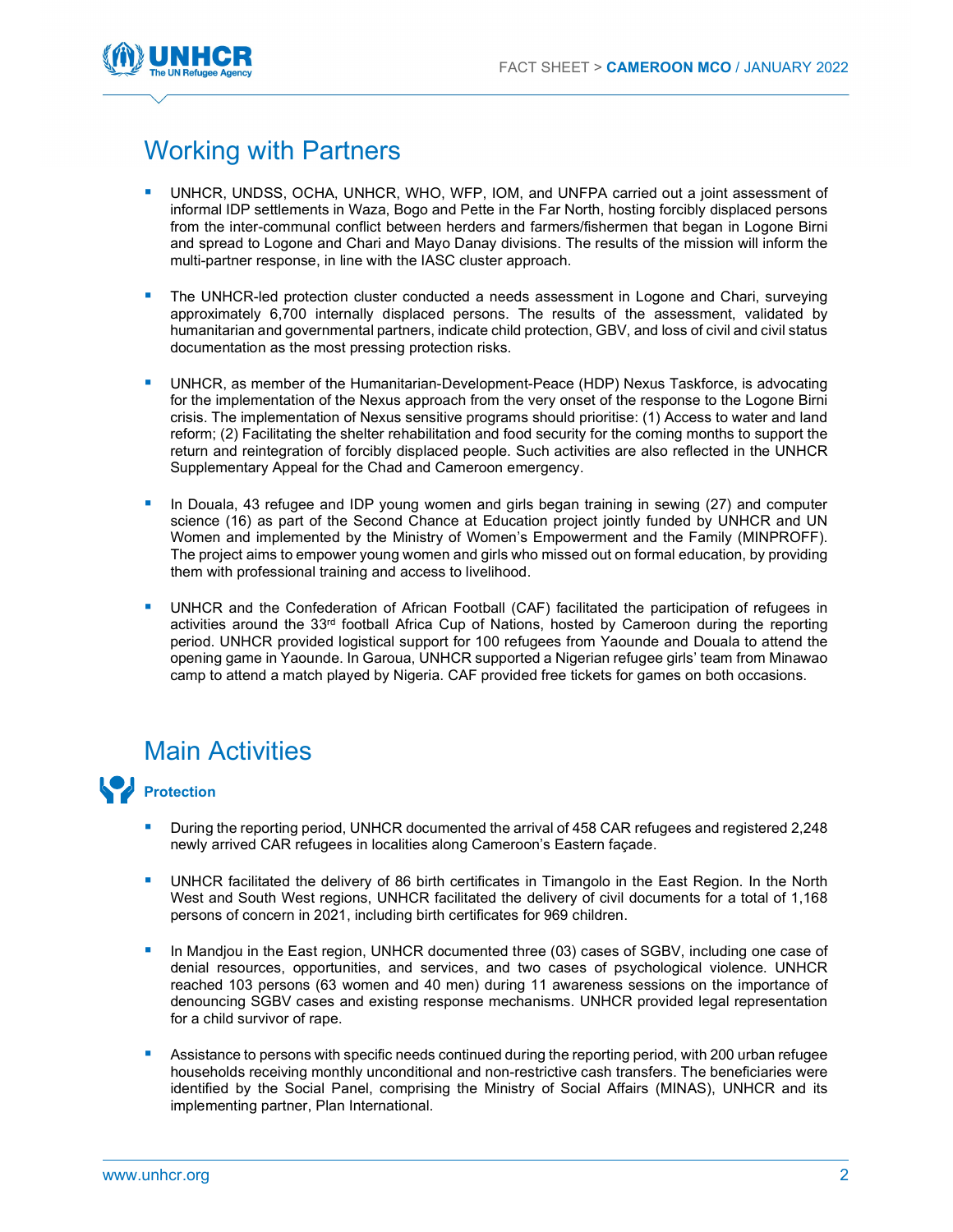

### Durable Solutions

 UNHCR submitted 85 persons for resettlement consideration. Seventeen (17) persons were resettled to third countries during the reporting period.

#### Education

- As part of the Educated a Child project, UNHCR partner ADES completed the construction of 11 classrooms in the Eastern façade. UNHCR partner LWF equipped the classrooms with 330 desks, creating 660 additional places. LWF distributed hygiene kits to 350 refugee and 150 Cameroonian girls (150).
- During the reporting period, more than 2,000 cash transfers were made to lessen the burden of tuition fees in urban refugee households in Yaounde and Douala, conditional to enrolment, regular attendance, and performance. The next wave of transfers will include school children with specific needs attending specialized schools.



#### **Health**

- In Minawao in the Far North Region, a total of 5,266 medical consultations were recorded, compared to 6,211 in December 2021. Children under five years old accounted for 32 percent of all consultations. The main pathologies were respiratory tract infections, malaria, skin infections, and parasitic infections.
- Sixty-one (61) cases of covid-19 were detected among refugees in the Far North (52) and East (09) regions during the reporting period. A total of 1,490 persons were vaccinated in Minawao (1,362) and in the Eastern façade (128). Since 2021, 9,976 refugees in Minawao have received at least one dose of a covid-19 vaccine. In the Eastern façade, 10,680 refugees have been vaccinated since 2021. In the South West region, UNHCR supported the response to covid-19 and an outbreak of cholera in Buea with a distribution of 8,000 bars of Unilever soap to 800 households in Muea.

#### Food Security and Nutrition

 In the Far North region, a total of 3,077 children were screened for malnutrition during the reporting period. 256 children were found with moderate acute malnutrition and 89 children with severe acute malnutrition. 33 children were admitted to the program compared to 46 in December 2021, including 27 new admissions and six (06) internal transfers from the SC. 34 rejections were carried out including 32 cured giving a project completion rate of 94 percent.

#### Shelter and NFIs

- In the East region, UNHCR partner ADES completed the construction of emergency community facilities for shelter and sanitation for 166 newly arrived Central African refugees who were relocated to the Ngam and Borgop settlements during the reporting period. ADES also completed the construction of two multipurpose buildings in the Lolo settlement.
- In the Far North region, UNHCR partners IEDA Relief and ADES installed 107 emergency tents at the Minawao camp benefiting 378 persons in 155 households. In Maroua, UNHCR and partner IEDA relief identified and distributed 60 improved stoves to IDPs displaced by the intercommunal between farmers/fishermen and herders.

### Camp Management and Coordination

 In the Far North region, UNHCR provided information sessions with the governance committees at the IDP site in Maroua for persons displaced during the intercommunal between farmers/fishermen and herders. The sessions covered onsite sanitation, peaceful coexistence, management of conflicts and identification of cases of protection, as well as their role in identifying newly arrived IDPs. UNHCR held two information sessions with newly identified community leaders in Bogo IDP settlements on their site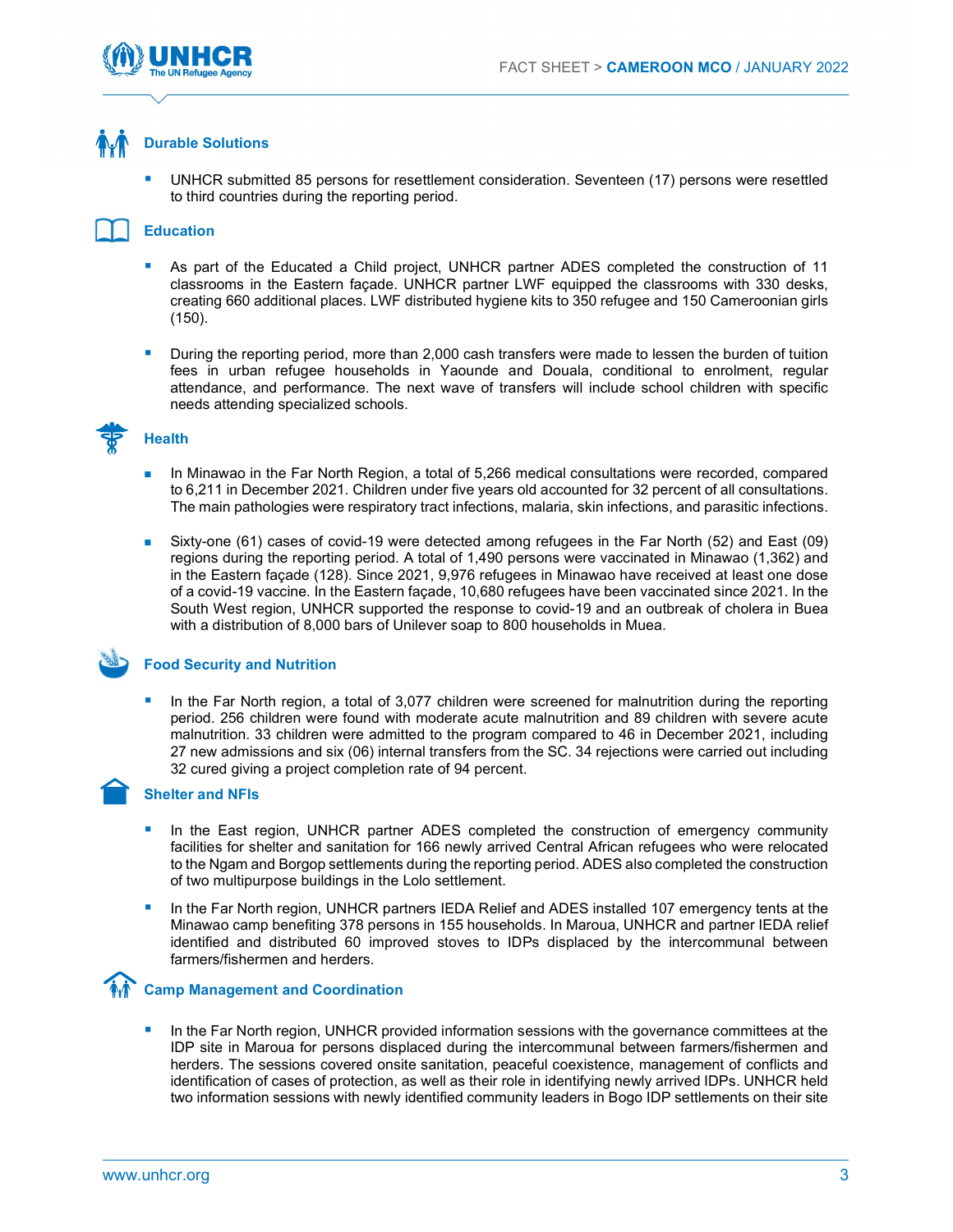

roles and responsibilities. UNHCR also supported local authorities and communities to establish a monitoring mechanisms for the access to basic services in the IDP sites.

#### Community Empowerment and Self-reliance

**•** One hundred and six (106) IDPs and 10 host community members completed a six-month vocational training course in Bamenda (60) in the North West and Kumba (46) in the South West, supported by UNHCR through partner Plan International, the local NGO Living Green and MINPROFF. They received training in tailoring, craft making, traditional embroidery, interior decoration, catering, soap making, hair dressing, carpentry, brick laying and welding. In Bamenda, UNHCR supported the training of 50 IDPs as professional drivers. 47 of them (42 men and 05 women) passed the test for driving licenses.



#### Water, Sanitation and Hygiene (WASH)

 In the East region, UNHCR partners ADES and LWF completed the construction of a solar powered water pumping system in the Mbile refugee settlement and reinforced the existing system in the Gado settlement with a hybrid pump. The upgraded water pumping, and distribution systems will improve access to water for 154,444 persons.